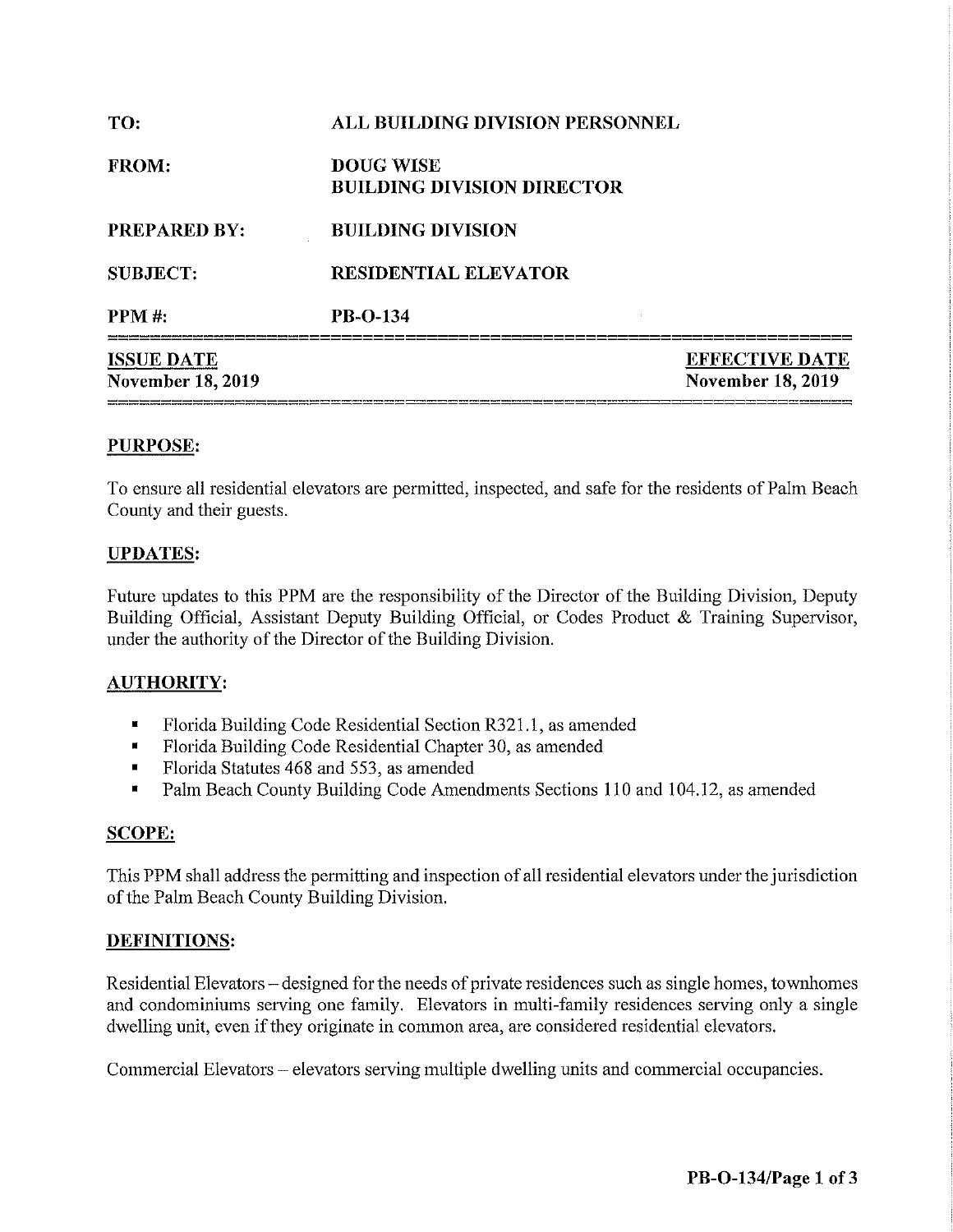# **POLICY:**

## Licensing:

A State of Florida licensed elevator contractor shall be required for all residential elevator installations permitted through the Building Division. In addition, a licensed General, Building or Residential Contractor as applicable, shall be required for any structural alterations required to the building. Electrical sub permits must be issued to a licensed Electrical Contractor.

## **PROCEDURE:**

### Requirements for Application and Plan Review:

If the elevator specifications and product literature is included with the original building plans, the elevator can be permitted as a no fee sub permit. If the elevator specifications and installation literature is not included in the original plans, it must be submitted as a fee'd sub permit by the Elevator Contractor. At a minimum, all elevator installation permits should include:

- 1. Two copies of manufacturer's engineered elevator drawings with specifications.
- 2. The elevator drawings should be stamped with a shop drawing acceptance by the building design professional and noted "approved as noted" or "no exceptions taken."
- 3. If the elevator shaft is shown on the plans then applicant and plan reviewer shall confitm the following:
	- a. 2pole 30amp and a 1 pole 20amp circuits are shown in the panel schedule
	- b. Note a hardwired phone line is provided for the elevator
	- Reviewer: On sub-permit screen, select building trade from the drop down menu, select elevator fee sub permit and note "signed and sealed shop drawings under comments."

### If the elevator exceeds the following ASME limitations:

- *Minimum Rated Load per Net Platform Area (40 lb/ft<sup>2</sup> or 350 lb)*  $A_{net} \leq 12$   $ft^2 > A_{net}$  (62.5 lb/ft<sup>2</sup>)
- *Maximum Inside Net Platform Area shall not exceed 15ft<sup>2</sup>*
- 1. A letter from a qualified design professional shall be provided, requesting approval for an "alternate material or method" according to the provisions in the building code. The letter must include the basis for the deviation from the code.
- 2. Equipment specifications and manufacturer's literature shall also be provided as noted above in Section 2 under Requirements for Application and Plan Review.

Requirements for Inspections:

### *Rough Inspection:*

1) The electrical connections and the structural framing will be inspected at the building/shaft rough inspection, even if the elevator sub-permits have not been issued